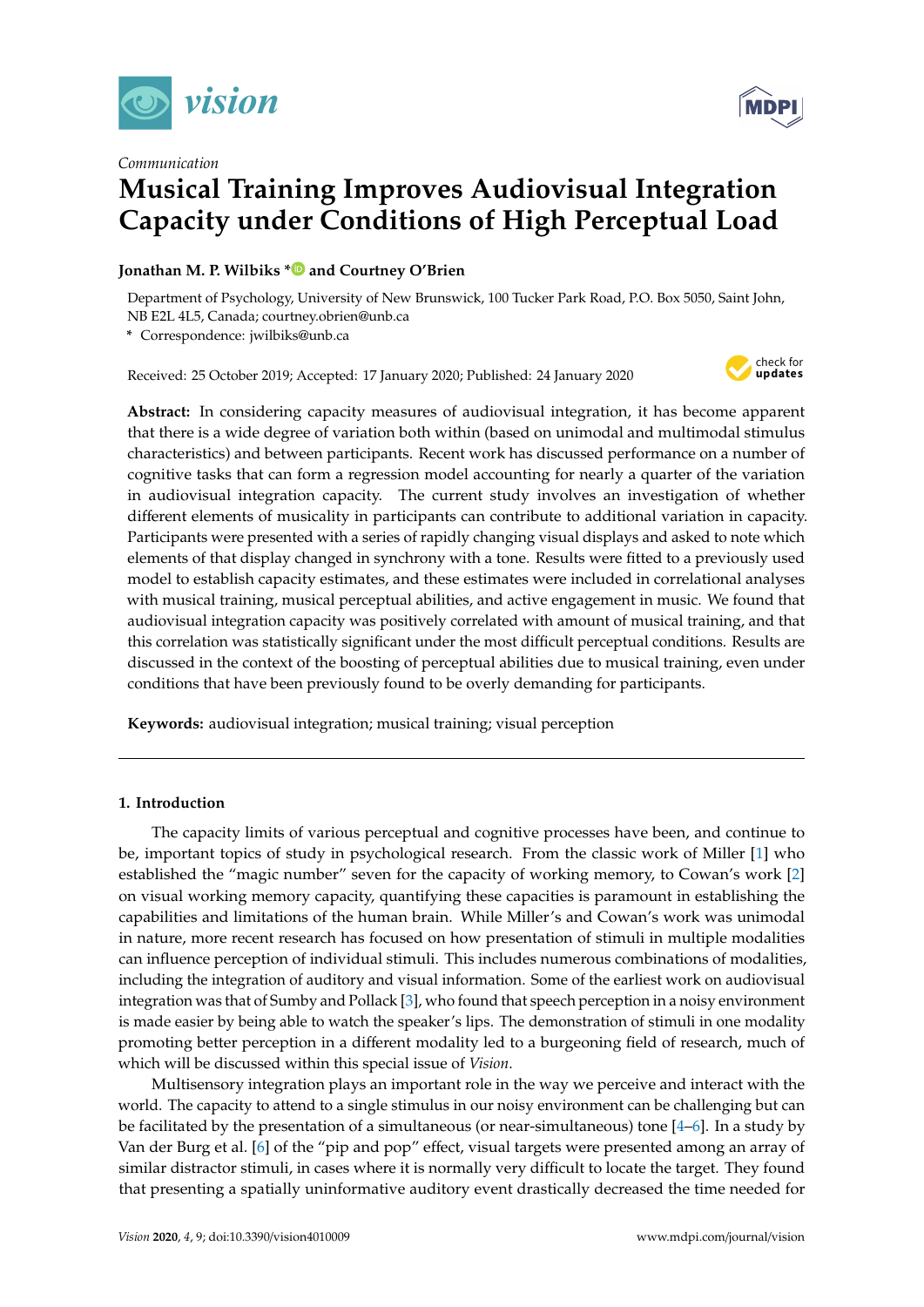participants to complete this type of serial search task. These results demonstrated the possible involvement of stimulus-driven multisensory integration on attentional selection using a difficult visual search task. They also showed that presentation of a visual warning signal provided no facilitation in the pip-and-pop task, which indicates that the integration of an auditory tone with a specific visual presentation leads it to "pop out" of the display, allowing that particular visual presentation to be prioritized for further processing. Furthering the contribution of these results, additional research showed that the observed facilitatory effect was not due to general alerting, nor was it due to top-down cueing of the visual change [\[7\]](#page-7-5). Instead, they proposed that the binding of synchronized audiovisual signals occurs rapidly, automatically, and effortlessly, with the auditory signal attaching to the visual signal relatively early in the perceptual process. As a result, the visual target becomes more salient within its dynamic, cluttered environment.

While much of the early work in audiovisual integration involved considering how temporal (e.g., [\[8–](#page-7-6)[11\]](#page-7-7)) and stimulus congruency (e.g., [\[12](#page-7-8)[–14\]](#page-7-9)) factors play a role in one-to-one integration, recent attention has turned to quantifying the capacity of audiovisual integration. Van der Burg et al. [\[15\]](#page-8-0) suggested that the capacity is strictly limited to a single item, while work from our lab has proposed that the capacity is flexible, can exceed one, and modulates based on numerous factors [\[16](#page-8-1)[,17\]](#page-8-2). In this series of experiments, participants were presented with eight visual stimuli (dots) arranged along an imaginary circle. Each of these dots was initially black or white, and then a number of the dots (between one and four, dependent on trial) changed polarity from black to white, or vice versa. A total of 10 dot presentations occurred wherein a different subset of dots changed polarity, and on one of the dot presentations, a tone was presented, with the understanding that participants would be able to note which dots changed in synchrony with the tone through a process of audiovisual integration. Participants were asked to respond to a probed location, as to whether the dot in that location did (or did not) change in synchrony with the tone. Results from our work showed that participants were able to integrate more than one visual stimulus with an auditory stimulus, and that capacity modulated as a function of factors such as cross-modal congruency or dots being connected by real or illusory polygons. The specific improvement provided by audiovisual integration in these studies was confirmed through comparison of audiovisual conditions to visual cueing conditions ([\[16\]](#page-8-1), experiment 5 [\[18\]](#page-8-3), experiments 1b and 2b). In these conditions, rather than a tone, participants were presented with a spatially uninformative visual stimulus to indicate the dots changing at the critical presentation. These visual cues were found to be inferior to audiovisual integration trials, confirming the unique contribution of audiovisual integration.

In considering the limitations of audiovisual integration, we have found that at particularly short visual durations of presentation, capacity was severely limited. This was the case in Van der Burg et al.'s work [\[15\]](#page-8-0), where the rates of presentation were set at 150 or 200 ms. We replicated their findings at 200 ms and extended the findings with a 700 ms condition that led to capacity exceeding one item. In the majority of our experimental variations, we found that average capacity estimates in our populations did not exceed one item at 200 ms. We also confirmed that at this duration of presentation, there is no significant modulation in visual N1 amplitude when more than one dot was changing, suggesting that participants were unable to successfully perceive the incoming visual stimuli, and were therefore also unable to integrate more than one visual stimulus with an auditory stimulus ([\[16\]](#page-8-1), experiment 4). That said, it is the case that certain individuals did demonstrate the ability to integrate more than one item at the fastest rate of presentation. Putting aside the question of whether capacity can reliably exceed one item or not, our recent focus has been on understanding how other unimodal and multimodal processes may be able to account for a wide range of capacity differences between individuals. An initial investigation into this question revealed that we can account for as much as a quarter of the variation present in audiovisual integration capacity estimates by considering an individual's ability to track multiple objects, their tendency for global precedence on a Navon task, and their susceptibility to location conflict and alerting on the Attention Network Test [\[19\]](#page-8-4).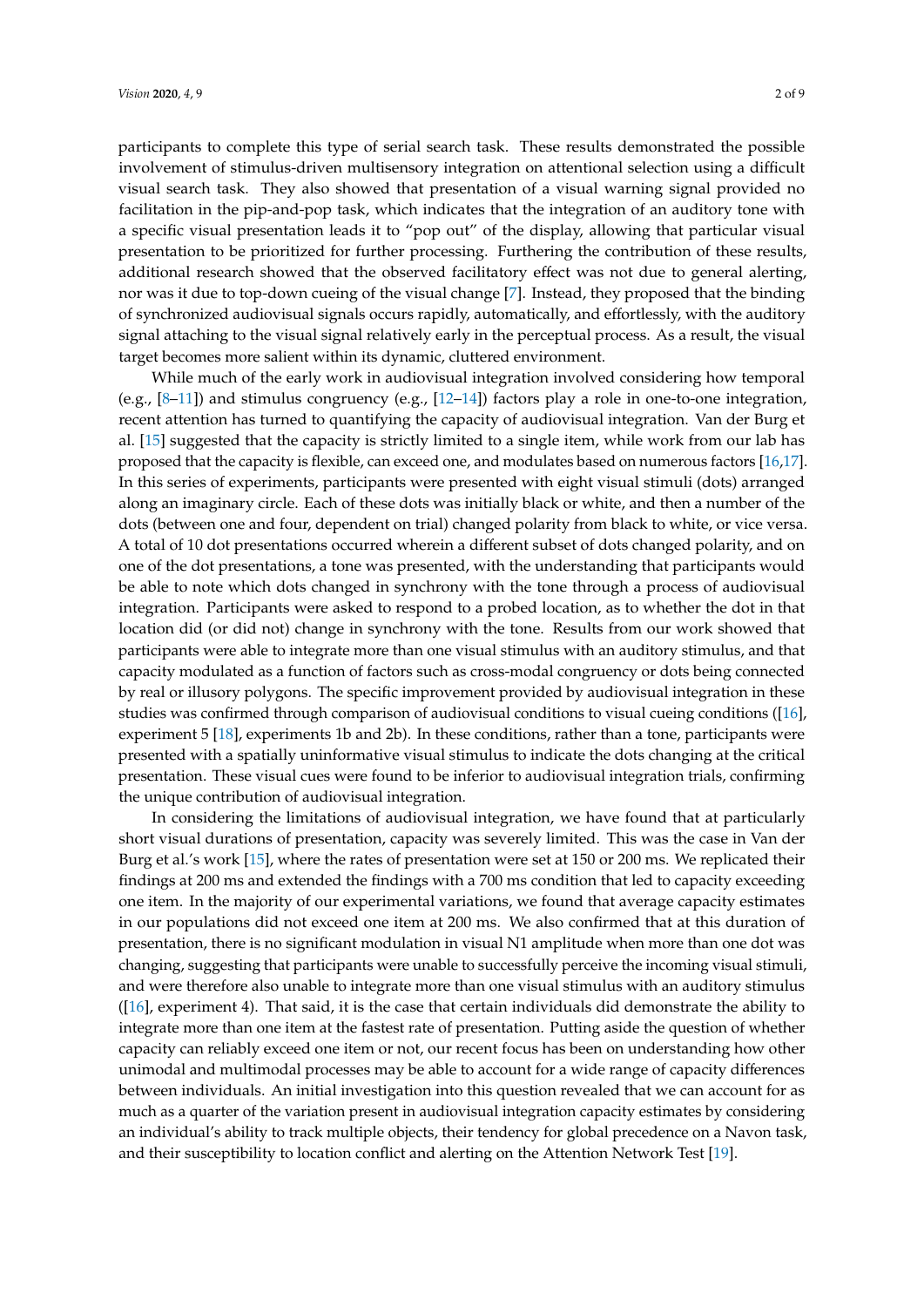In seeking to go beyond these lab-based measures, and in attempting to account for more than a quarter of the variation in estimates of audiovisual integration capacity, the current research sought to examine a type of auditory expertise that may further contribute to an individual's capacity: musical training. Lee and Nopenney [\[20\]](#page-8-5) provided insight on how musicians' brains are fine-tuned for predictive action based on audiovisual timing. The researchers hypothesized that, compared with non-musicians, musically-trained individuals should display a narrower window of temporal integration for audiovisual stimuli. Participants were asked to judge the audiovisual synchrony of speech sentences and piano music at 13 levels of stimulus-onset asynchronies, and musicians were found to have a narrower temporal integration window for music, but not for speech. These findings suggested that piano training narrows the temporal integration window selectively for musical stimuli, but not for speech. Bishop and Goebl [\[21\]](#page-8-6) demonstrated that the ability to perceive audiovisual asynchronies is strengthened through musicianship, but most prominently when the asynchronous presentation involved the musician's instrument (pianists performed best when showed asynchronous presentations of piano playing). Similarly, Petrini et al. [\[22\]](#page-8-7) demonstrated the relationship between memory of learned actions and the ability to recall upon those memories of actions to make associations between visual stimuli and auditory signals, even when one of the stimuli is incomplete. For instance, when hearing a particular snare or cymbal sound combined with the visual image of the drumstick hitting the drum, experienced drummers would perform better than novices in replicating the required movement.

Another study hypothesized that musicians, compared with non-musicians, would have a significantly enhanced temporal binding window, with greater accuracy on audiovisual integration tasks [\[23\]](#page-8-8). When discussing facets of multisensory perception such as the temporal binding window, it is commonly held that a 'wider' window (e.g., binding stimuli that are more disparate in time) is indicative of inferior function. Participants were subjected to a sound-induced flash illusion paradigm (cf. [\[24\]](#page-8-9)). Across the two groups, the musicians showed lower susceptibility to perceiving the illusory flashes, particularly at faster stimulus onset asynchronies (SOA) where the illusion is most likely to occur. The results also showed that non-musicians' temporal binding window was 2–3 times longer than that of musicians. A study by Landry and Champoux [\[25\]](#page-8-10) further illustrated that trained musicians are fine-tuned to have stronger perceptual abilities than non-musicians. They pointed out that musicians have more developed cortical areas in the regions that process tactile, auditory and visual information, due to the impact of years of experience and training on neuroplasticity.

Talamini et al. [\[26\]](#page-8-11) sought to determine whether the working memory capacity of musicians is advanced compared to that of non-musicians. Digit span recollection relies on the articulatory rehearsal loop, the phonological buffer, and subvocalization. Concurrent articulation (rehearsing anything else verbally while attempting to memorize a series of numerical or alphabetical structures) has been shown to reduce working memory capacity. The digit span test was administered to test the working memory of musicians vs. non-musicians, with musicians performing better than non-musicians when no concurrent articulation was required (but with musicians performing worse when concurrent articulation was required). Further to the study of audiovisual processing in musicians, Proverbio et al. [\[27\]](#page-8-12) found that musicians are not subject to the McGurk effect [\[28\]](#page-8-13)—a perceptual illusion that incorrectly combines sound to visual stimuli—in the same way non-musicians are. This ability to selectively integrate (or in the case of the McGurk effect, not integrate) auditory and visual information, speaks further to the superiority of musicians in audiovisual processing.

Based on the extant literature, including some from our laboratory, it is clear that the ability to identify the location of dots that changed polarity at a specific moment is increased by the presentation of a simultaneous tone. The ability of individuals to integrate this tone with the visual stimuli presented is an example of multisensory modulation of vision. It is also clear that there are underlying abilities that may further modulate this capacity, and that one of these abilities that has been found to influence other forms of multisensory integration is having had musical training in one's life. The current study seeks to examine whether an individual's experience (or lack thereof) with musical training contributes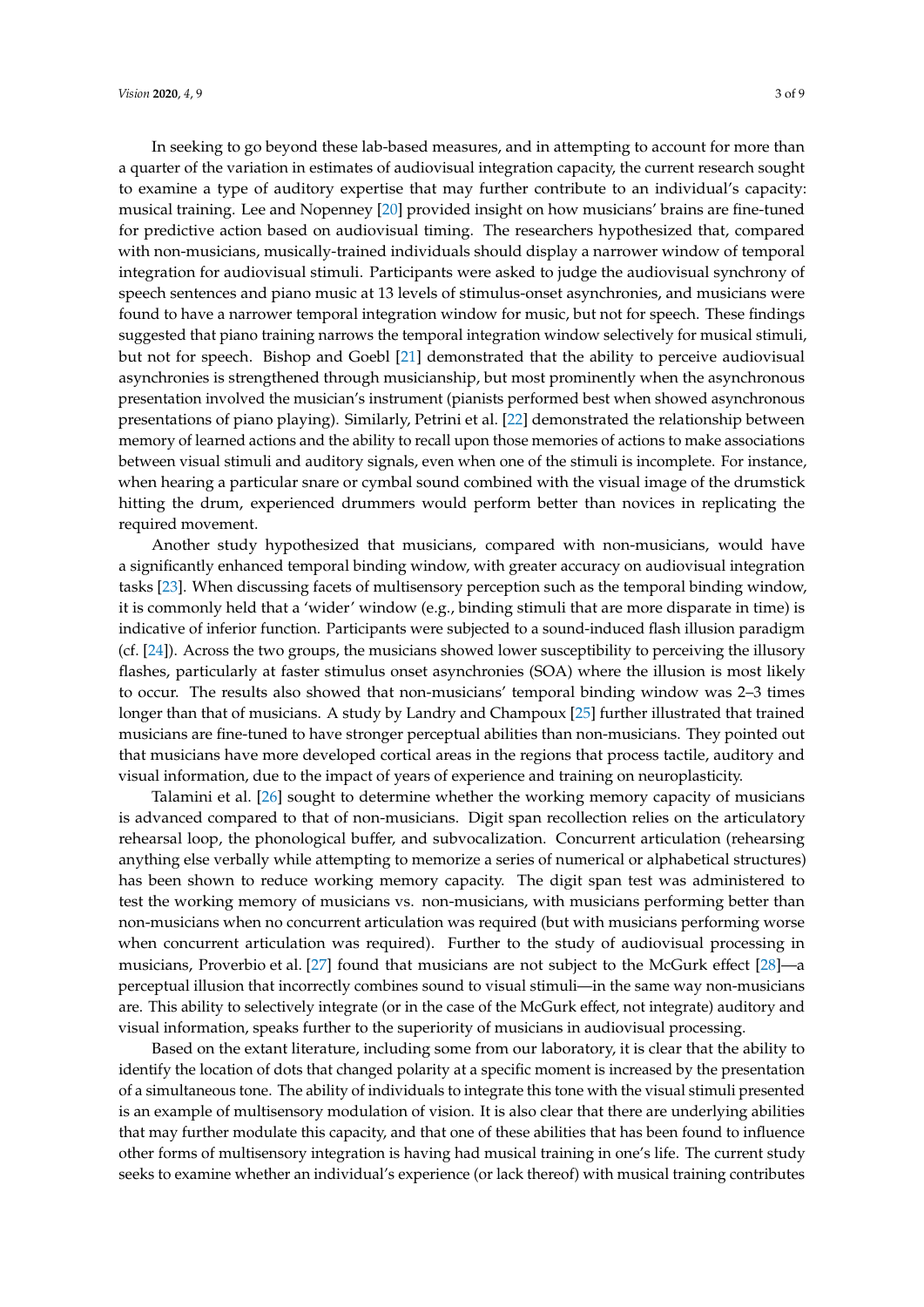to a greater capacity for integration of audiovisual information. We expect to find that audiovisual integration capacity will be increased for those individuals with a high level of musical experience, as compared to more musically naïve individuals. This hypothesis is based on the literature discussed above, which suggests that musical training leads to an improvement in performance on both auditory and audiovisual tasks.

### **2. Method**

#### *2.1. Participants*

The participants of this study were drawn from undergraduate psychology courses at the University of New Brunswick Saint John after being recruited through an undergraduate research participation pool. All recruitment and experimental practices were approved by the Research Ethics Board at the University of New Brunswick Saint John (Protocol #029-2018). Through conducting *a priori* power analyses based on findings in previous experiments, it was found that analyzing data from 20 participants would allow for a power (1—β) of 0.80, assuming  $\alpha$  = 0.05. The decision was taken to initially test 20 participants before conducting a data management procedure as presented below. Additional participants were then tested until we had 20 participants whose data were usable for analysis. Informed, written consent was received from each of the participants prior to the experiment. Before data analysis, we calculated a 95% confidence interval around 50% (chance responding), as was done previously [\[16–](#page-8-1)[19\]](#page-8-4). Five participants who fell within this confidence interval throughout all four blocks were then removed from the data set and replaced with data from new participants. The 20 participants who were considered for data analysis had a mean age of 19.2 years (SD = 1.8), of which 18 participants identified as female, two as male, and three people reported being left handed. While we acknowledge that removal of 20% of the individuals tested is not ideal, we also wished to maintain consistency with our data management practices used in earlier research projects. The reason so many participants failed to complete the task correctly in this case is likely a combination of the difficulty of the task, along with the fact that our sample was drawn completely from undergraduate student populations.

#### *2.2. Materials*

Visual stimuli were presented on a Dell 2407WFP monitor at a screen resolution of  $1440 \times 900$ and a refresh rate of 60 Hz, using an Optiplex 755 Dell PC running Windows XP Professional (Service Pack 3; Dell, Austin, Texas) at a viewing distance of approximately 57 cm. Auditory stimuli were presented binaurally via Sennheiser HD280 PRO headphones (Sennheiser, Wennebostel, Germany). Stimulus presentation was controlled by Presentation (NBS) version 20.1, build 12.04.17, and behavioural responding was recorded with a Dell L100 keyboard. Eight dots (1.5◦ in diameter) could be displayed in one of two colors: Black (0, 0, 0) or white (255, 255, 255) against a mid-grey background (128, 128, 128). The main phase of the experiment consisted of the simultaneous display of eight dots along an implied circle (13° in diameter), the center of which was marked by a 0.15° fixation dot. A single, smaller probe dot was overlaid on a target dot at the end of each trial and was red (255, 0, 0) with a diameter of 1°. The auditory stimulus used was a 60-ms long, 400-Hz tone, with 5-ms linear onset and offset ramps, presented at an intensity of approximately 74 dB(C), which was created using SoundEdit 16 (MacroMedia, San Francisco, California).

The musical abilities of participants were quantified by completion of the Goldsmith Musical Sophistication Index (Gold-MSI; [\[29\]](#page-8-14)). This is a self-report questionnaire that is designed to assess the musicality of individuals through a series of questions about their previous musical experience, training, as well as current level of engagement with music. It produces an overall score, as well as five sub scores: Active engagement, perceptual abilities, musical training, emotions, and singing abilities. While the full survey was administered to the participants, for the purposes of this experiment we were only interested in scores on the active engagement, perceptual abilities, and musical training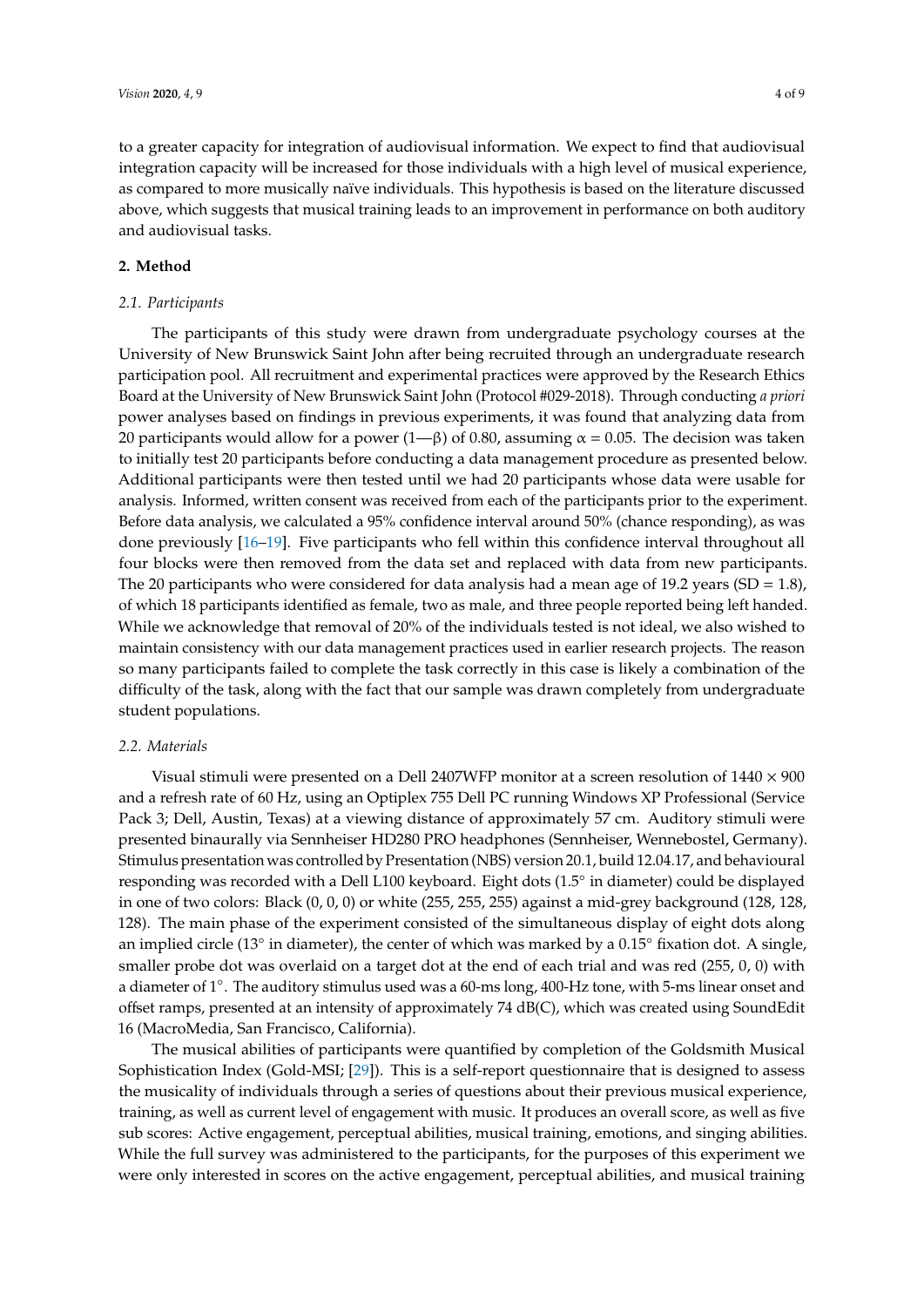subscales. The Gold-MSI is a highly reliable measure, with Cronbach's  $\alpha$  for active engagement of 0.872, for perceptual abilities of 0.873, and for musical training of 0.903, and test–retest correlations of 0.899, 0.894, and 0.974, respectively.

#### *2.3. Procedure*

Twelve individual stimulus conditions were created by orthogonally varying the presentation duration of visual stimuli (200, 400, and 600 ms), and the number of visual stimuli that changed on each alternation (1, 2, 3, 4). These 12 conditions were each presented four times to create an experimental block. Each participant completed one randomized practice block of 16 trials, and eight experimental blocks, for a total of 384 experimental trials. Trial order was randomized in practice and in experimental trials, and Figure [1](#page-4-0) provides a schematic of the experimental procedure. Each trial began with a fixation point displayed in the center of the screen for 500 ms. The sets of black and white dots were generated independently for each trial, and there was no restriction on which dot(s) could change color at each alternation, nor was there a restriction on how many dots could be white or black at any one time. An initial set of dots was presented, followed by nine additional dot presentations (for a total of ten presentations), with each set displayed for the amount of time specified as the presentation duration for that trial. The critical presentation was the penultimate (9th) frame. On this presentation, the onset of the dots was accompanied by an auditory tone. Following a final (10th) presentation, a 1000 ms retention interval occurred during which only the fixation point was displayed on the screen. During the recall phase, the tenth array of dots was displayed again, with the same locations black and white as when it was first presented, along with an overlay of a red probe dot on one of the eight dots. Participants were asked to respond to whether the dot at the probe location had changed or not on the critical display (i.e., the change from the 8th to 9th display) by pressing the number 1 on the number pad if that dot did not change, and by pressing the number 2 on the number pad if that dot did change. The probe had a validity of 50%, and the location for invalid trial probes was randomly determined. No feedback was provided, and the subsequent trial began shortly after a response was entered.

<span id="page-4-0"></span>

**Figure 1.** Trial schematic for the audiovisual integration capacity task. Participants saw a total of 10 visual presentations, with one accompanied by a tone. In this trial, the probed dot was one that did change at the presentation accompanied by a tone.

#### **3. Results**

We calculated the proportion correct for each combination of conditions and for each participant, and then subjected the raw data to a model-fitting procedure analogous to Cowan's *K* [\[2\]](#page-7-1). The data for this experiment are available at: https://osf.io/[g3ks2](https://osf.io/g3ks2/)/. According to this model, if the number of visual stimuli changing (*n*) is less than or equal to an individual's capacity (*K*), the probability of successful integration approaches certainty (i.e., if  $n \leq K$ , then  $p = 1$ ). Under conditions where an individual's capacity is less than the number of visual stimuli changing (i.e.,  $n > K$ ), the probability of integration is modelled based on the equation:  $p = K/2n + 0.5$ . The fitting procedure involves using K as the free parameter and optimizing this value to minimize root-mean-square error between the raw proportion of correct responses for each number of locations changing and the ideal model. As the fitting procedure uses the values for each number of locations changing, along with the proportion of correct responses for each condition, capacity estimates (*K*) are obtained for each duration of presentation with no further consideration of number of locations changing or proportion correct responding.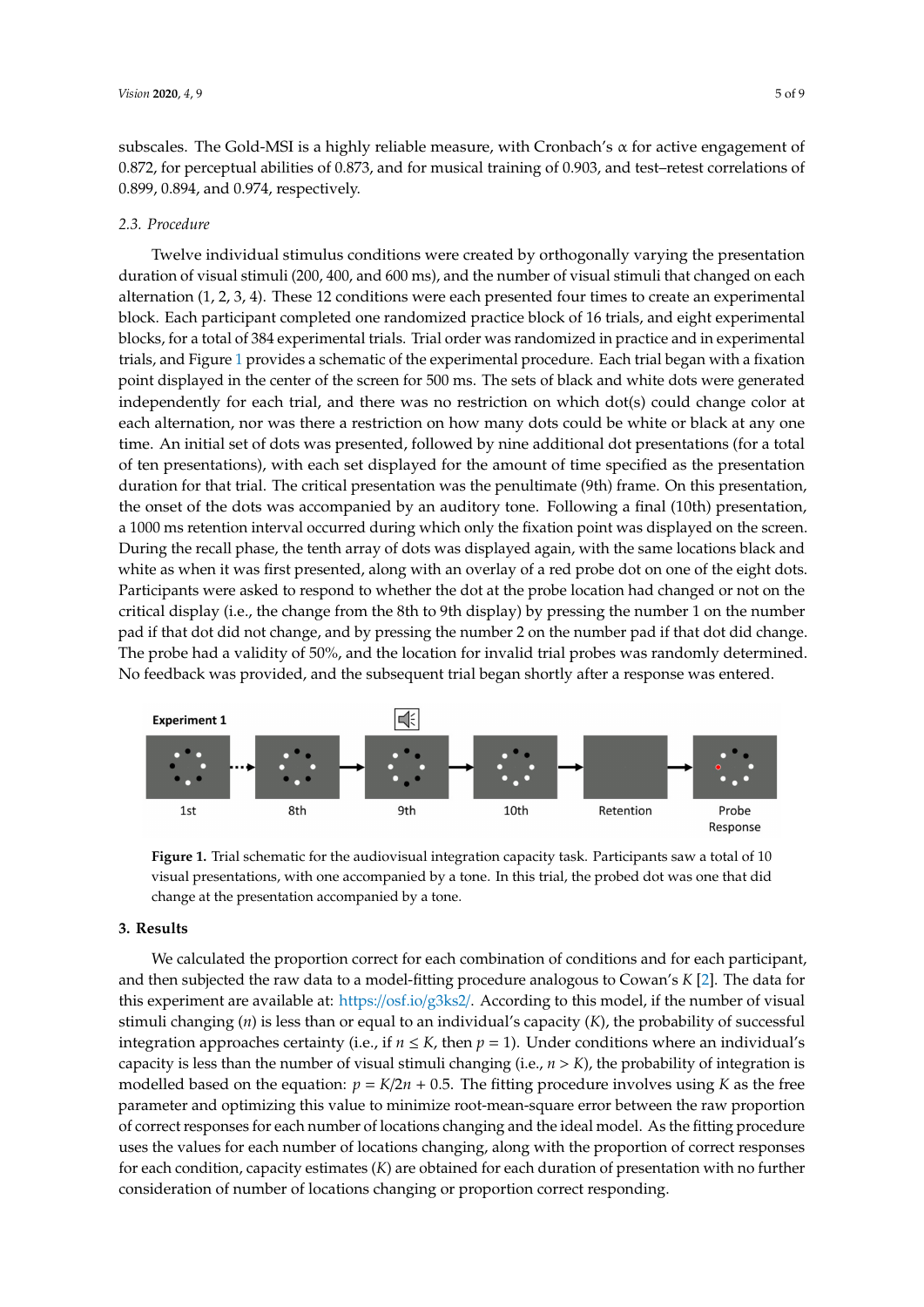An initial analysis was conducted by means of one-way ANOVA examining capacity estimates for each duration of presentation. A significant main effect of presentation duration was observed,  $F(2,38) = 29.951$ , MSE = 0.126,  $p < 0.001$ ,  $\eta_p^2 = 0.612$ , indicating an increase in capacity with slowing rates of presentation. Means and standard errors are displayed in Figure [2](#page-5-0) and post hoc testing with Tukey's HSD ( $p < 0.05$ ) confirmed that each level of presentation duration yielded a capacity estimate that was significantly different from the others. Having established that capacity in this sample increased as a function of visual stimulus presentation duration, we subsequently determined whether an individual's level of musical training was correlated with their capacity estimates. Capacity measures for each presentation duration (200, 400, and 600 ms) were entered into Spearman correlations with the following sub scores from the Goldsmith MSI: Active engagement, perceptual abilities, and musical training. Spearman correlations were used as the data were found to be non-parametric, and a Bonferroni-adjusted significance cut-off of *p* < 0.017 was employed, due to each score being used for three comparisons (0.05/3  $\approx$  0.017) Full results of the correlations are displayed in Table [1.](#page-5-1) The data revealed that there was only one correlation that reached standard levels of statistical significance, which was between capacity at 200 ms and the musical training sub score ( $r = 0.536$ ,  $p = 0.015$ ). We expected to find significant correlations between capacity estimates and the other subscales of the MSI, but we will discuss further in the following section why this result is particularly interesting.

<span id="page-5-0"></span>

**Figure 2.** Capacity estimates (*K*) for each duration of visual stimulus presentation. Error bars represent standard error of the mean.

<span id="page-5-1"></span>

| Table 1. Results for the Spearman correlation between estimates of audiovisual integration capacity $(K)$ |  |
|-----------------------------------------------------------------------------------------------------------|--|
| and sub scores on the Goldsmith MSI. Significance is flagged at a Bonferroni-adjusted $p < 0.017$ .       |  |

|                              | <b>Active Engagement</b> |       | <b>Perceptual Abilities</b> |       | <b>Musical Training</b> |       |
|------------------------------|--------------------------|-------|-----------------------------|-------|-------------------------|-------|
| <b>Presentation Duration</b> |                          |       |                             |       |                         |       |
| $200 \text{ ms}$             | 0.380                    | 0.099 | 0.125                       | 0.600 | 0.536                   | 0.015 |
| $400 \text{ ms}$             | 0.449                    | 0.047 | 0.007                       | 0.976 | 0.295                   | 0.207 |
| $600 \text{ ms}$             | 0.294                    | 0.208 | 0.032                       | 0.894 | 0.221                   | 0.348 |

#### **4. Discussion**

The purpose of this study was to determine whether the modulation of visual perception through audiovisual integration would be further augmented by musical training. Our initial finding confirmed what we have found previously—that audiovisual integration capacity is flexible and increases as a function of slower rates of presentation. Our findings with regard to the interaction between capacity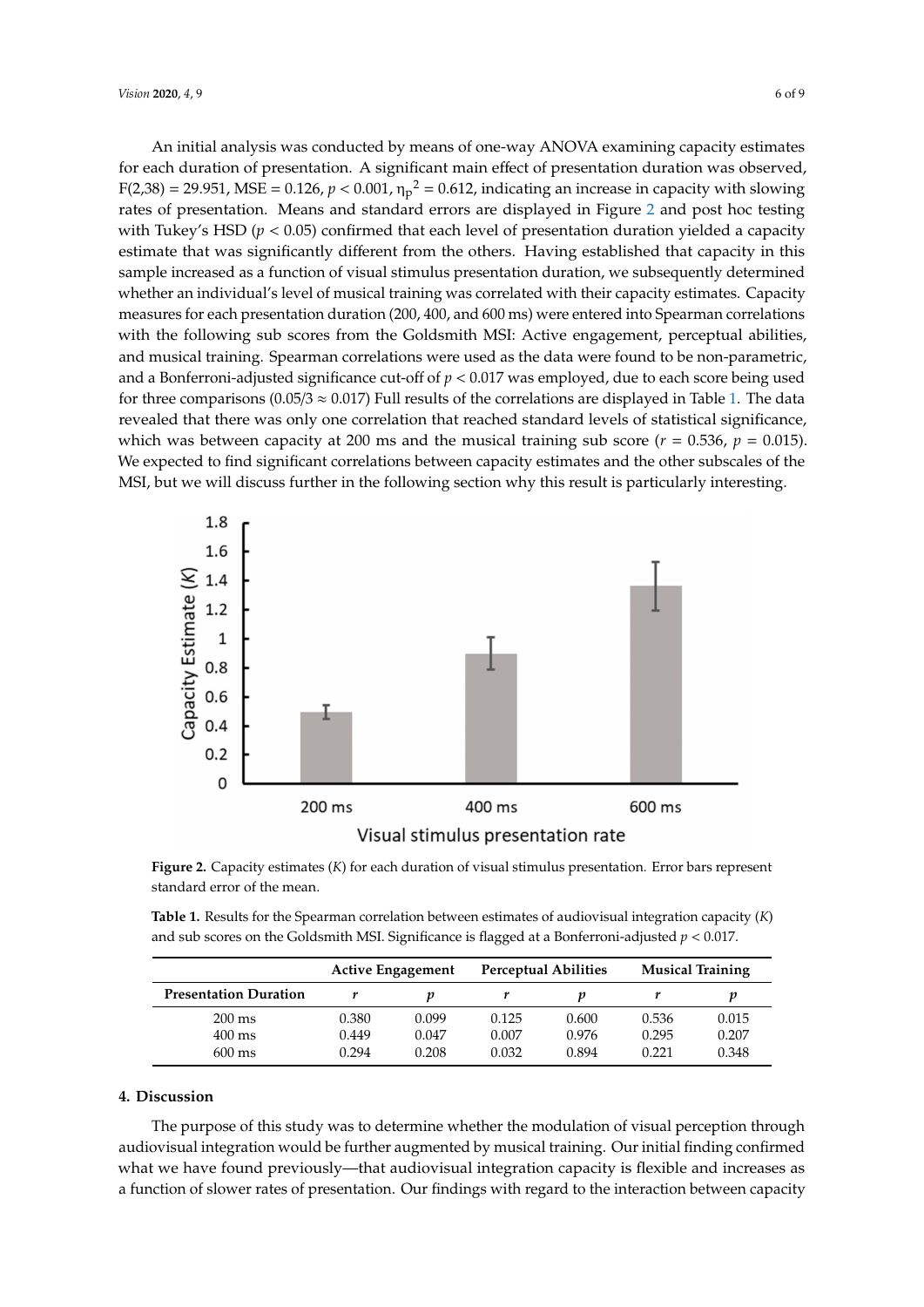and musical training were more nuanced. Correlational analysis revealed that higher levels of musical training were associated with higher estimates of audiovisual integration capacity, specifically for the fastest (200 ms) duration of visual presentation. There was a small positive correlation between musical training and integration capacity at the other presentation rates, but only at 200 ms was the correlation a statistically significant one. While this was not exactly the pattern of results that we had expected, it is certainly one worth discussing. In our previous work, integration capacity at 200 ms was only able to exceed one item when it was further boosted by perceptual chunking of visual locations [\[17\]](#page-8-2). If individuals with higher levels of musical training have greater capacity estimates at 200 ms than individuals with less musical training, it would be worthwhile to recruit a group of highly trained musicians to see if this training allows them to reliably integrate more than one item at this relatively short duration of presentation. Previous research has shown that presenting stimuli with a greater perceptual load as indexed by number of stimuli [\[30,](#page-8-15)[31\]](#page-8-16) or presentation rate [\[32\]](#page-8-17) leads to decreases in performance on tasks related to perception. Our previous work has shown that reducing the effective number of items to be tracked leads to an increase in capacity estimates [\[17](#page-8-2)[,18\]](#page-8-3), suggesting that perceptual load plays a similar role in audiovisual integration. Additionally, our previous research with electrophysiological recording showed that participants were unable to process incoming information sufficiently at a presentation duration of 200 ms, as indexed by a lack of modulation in N1 amplitude [\[16\]](#page-8-1). While perceptual load seems to serve as a limiting factor in an individual's capacity to integrate auditory and visual information, the current data suggest that musical training may allow an individual to overcome this challenge. This could be confirmed in future studies by conducting an EEG study on trained musicians, compared to a group of non-musicians, and comparing components such as the N1 or contralateral delay activity (CDA [\[31\]](#page-8-16)).

The "pip-and-pop" effect [\[6\]](#page-7-4), on which the current research is loosely based, is described as being automatic, rapid, and effortless in individuals being presented with stimuli. That is to say, it occurs outside of the individual's conscious understanding, at a perceptual level. This is in accord with what we have found previously in both behavioural [\[17,](#page-8-2)[18\]](#page-8-3) and electrophysiological [\[16\]](#page-8-1) work. While this effect may well be automatic, it is also likely that previous experience and expertise would have an effect on an individual's ability to integrate auditory and visual information. In recently completed work [\[19\]](#page-8-4), we determined that a number of perceptual and cognitive functions can be shown to contribute to individual differences in audiovisual integration capacity. While these relatively low-level effects have been found to play a role, the current research has shown that higher level factors such as lifelong training can also play a role. While this is the first such experiment to show differences in audiovisual integration capacity, there is previous literature showing similar differences on perception of audiovisual synchrony perception [\[21\]](#page-8-6), width of temporal binding window [\[23\]](#page-8-8), McGurk susceptibility [\[27\]](#page-8-12), and working memory capacity [\[26\]](#page-8-11).

It would be of interest, moving forward, to employ more ecologically valid stimuli, as it has been shown that experiments using artificial tones do not generalize to natural sounds [\[33,](#page-8-18)[34\]](#page-8-19). For example, the current experiment used a pure tone (single frequency) but it would be of additional interest to use intermediate types of tones, such as instrumental tones and other ecologically valid stimuli, which might also further promote the advantage of musicians, as they would likely have more experience with such stimuli through their practice as a musician. This would also be in alignment with work from Lee and Noppeney [\[20\]](#page-8-5) who used musical stimuli in their experiments and found that musically trained individuals had a narrower (that is, superior) temporal binding window than those without musical training. Our findings showed limited differences between individuals with relatively greater or lesser amounts of musical training on an audiovisual integration capacity task using abstract stimuli (sine tones and dots). It follows that we may observe greater differences based on musical training if we were to employ more ecologically valid stimuli.

The current experiment is part of an ongoing program of research in our lab in which we are seeking to identify factors that may influence variability in audiovisual integration capacity. In addition to the previously completed research on underlying perceptual and cognitive factors [\[19\]](#page-8-4), work is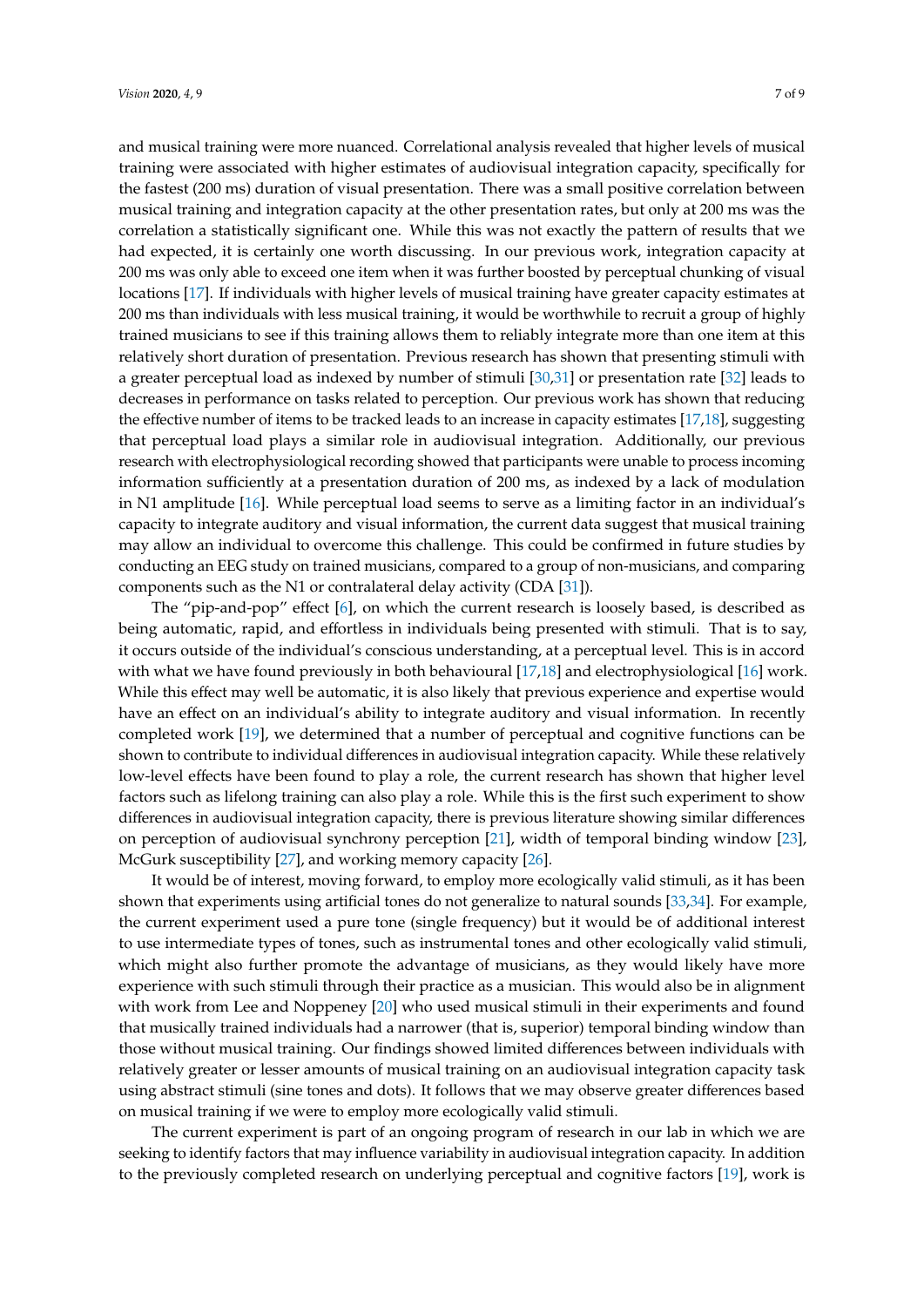underway to examine differences stemming from variability in traits related to autism spectrum disorder, as well as major depressive disorder. This work is currently in the initial stages, but data will initially be used in building an increasingly efficient predictive model of audiovisual integration capacity. Having done so, it will be of interest to consider applications of audiovisual integration capacity as a potential early diagnostic system for autism, as the sensory and perceptual differences in autism can, in many cases, be observed earlier than traditional diagnostic systems can be employed. This is of utmost importance in the field of autism spectrum disorder, as earlier diagnosis of ASD has been associated with better treatment outcomes in the long term [\[35\]](#page-8-20). The results of the current experiment, however, add to the corpus of literature showing that vision can be affected positively by other sensory inputs, and that this phenomenon can be further modulated through the lifetime experience of an individual.

**Author Contributions:** Conceptualization, J.M.P.W. and C.O.; methodology, J.M.P.W.; software, J.M.P.W.; validation, J.M.P.W. and C.O.; formal analysis, J.M.P.W.; investigation, C.O.; resources, J.M.P.W.; data curation, J.M.P.W.; writing—original draft preparation, J.M.P.W.; writing—review and editing, C.O.; visualization, J.M.P.W.; supervision, J.M.P.W.; project administration, J.M.P.W.; funding acquisition, J.M.P.W. All authors have read and agreed to the published version of the manuscript.

**Funding:** This research received no external funding.

**Acknowledgments:** This research was supported by a University of New Brunswick Start-up award to J.M.P.W.

**Conflicts of Interest:** The authors declare no conflict of interest. The funders had no role in the design, execution, interpretation, or writing of the study.

**Data Availability Statement:** The data for this experiment are available at: https://osf.io/[g3ks2](https://osf.io/g3ks2/)/.

#### **References**

- <span id="page-7-0"></span>1. Miller, G.A. The magical number seven, plus or minus two some limits on our capacity for processing information. *Psychol. Rev.* **1956**, *101*, 343–352. [\[CrossRef\]](http://dx.doi.org/10.1037/0033-295X.101.2.343)
- <span id="page-7-1"></span>2. Cowan, N. The magical number 4 in short-term memory: A reconsideration of mental storage capacity. *Behav. Brain Sci.* **2001**, *24*, 87–114. [\[CrossRef\]](http://dx.doi.org/10.1017/S0140525X01003922)
- <span id="page-7-2"></span>3. Sumby, W.H.; Pollack, I. Visual contribution to speech intelligibility in noise. *J. Acoust. Soc. Am.* **1954**, *26*, 212–215. [\[CrossRef\]](http://dx.doi.org/10.1121/1.1907309)
- <span id="page-7-3"></span>4. Bertelson, P.; Pavani, F.; Ladavas, E.; Vroomen, J.; De Gelder, B. Ventriloquism in patients with unilateral visual neglect. *Neuropsychologia* **2000**, *38*, 1634–1642. [\[CrossRef\]](http://dx.doi.org/10.1016/S0028-3932(00)00067-1)
- 5. Vroomen, J.; De Gelder, B. Sound enhances visual perception: Cross-modal effects of auditory organization on vision. *J. Exp. Psychol. Hum.* **2000**, *26*, 1583–1590. [\[CrossRef\]](http://dx.doi.org/10.1037/0096-1523.26.5.1583)
- <span id="page-7-4"></span>6. Van der Burg, E.; Olivers, C.N.; Bronkhorst, A.W.; Theeuwes, J. Pip and pop: Nonspatial auditory signals improve spatial visual search. *J. Exp. Psychol. Hum.* **2008**, *34*, 1053–1065. [\[CrossRef\]](http://dx.doi.org/10.1037/0096-1523.34.5.1053)
- <span id="page-7-5"></span>7. Van der Burg, E.; Cass, J.; Olivers, C.; Theeuwes, J.; Alais, D. Efficient visual search from synchronized auditory signals requires transient audiovisual events. *J. Vis.* **2010**, *10*, 855. [\[CrossRef\]](http://dx.doi.org/10.1167/10.7.855)
- <span id="page-7-6"></span>8. Zampini, M.; Shore, D.I.; Spence, C. Audiovisual temporal order judgments. *Exp. Brain Res.* **2003**, *152*, 198–210. [\[CrossRef\]](http://dx.doi.org/10.1007/s00221-003-1536-z) [\[PubMed\]](http://www.ncbi.nlm.nih.gov/pubmed/12879178)
- 9. Spence, C.; Squire, S. Multisensory integration: Maintaining the perception of synchrony. *Curr. Biol.* **2003**, *13*, R519–R521. [\[CrossRef\]](http://dx.doi.org/10.1016/S0960-9822(03)00445-7)
- 10. Van Wassenhove, V.; Grant, K.W.; Poeppel, D. Temporal window of integration in audio-visual speech perception. *Neuropsychologia* **2007**, *45*, 598–607. [\[CrossRef\]](http://dx.doi.org/10.1016/j.neuropsychologia.2006.01.001)
- <span id="page-7-7"></span>11. Soto-Faraco, S.; Alsius, A. Deconstructing the McGurk-MacDonald illusion. *J. Exp. Psychol. Hum.* **2009**, *35*, 580. [\[CrossRef\]](http://dx.doi.org/10.1037/a0013483) [\[PubMed\]](http://www.ncbi.nlm.nih.gov/pubmed/19331510)
- <span id="page-7-8"></span>12. Evans, K.K.; Treisman, A. Natural cross-modal mappings between visual and auditory features. *J. Vis.* **2010**, *10*, 6. [\[CrossRef\]](http://dx.doi.org/10.1167/10.1.6)
- 13. Spence, C. Crossmodal correspondences: A tutorial review. *Atten. Percept. Psychophys.* **2011**, *73*, 971–995. [\[CrossRef\]](http://dx.doi.org/10.3758/s13414-010-0073-7)
- <span id="page-7-9"></span>14. Leboe, L.C.; Mondor, T.A. Item-specific congruency effects in nonverbal auditory Stroop. *Psychol. Res.* **2007**, *71*, 568–575. [\[CrossRef\]](http://dx.doi.org/10.1007/s00426-006-0049-3) [\[PubMed\]](http://www.ncbi.nlm.nih.gov/pubmed/16636841)